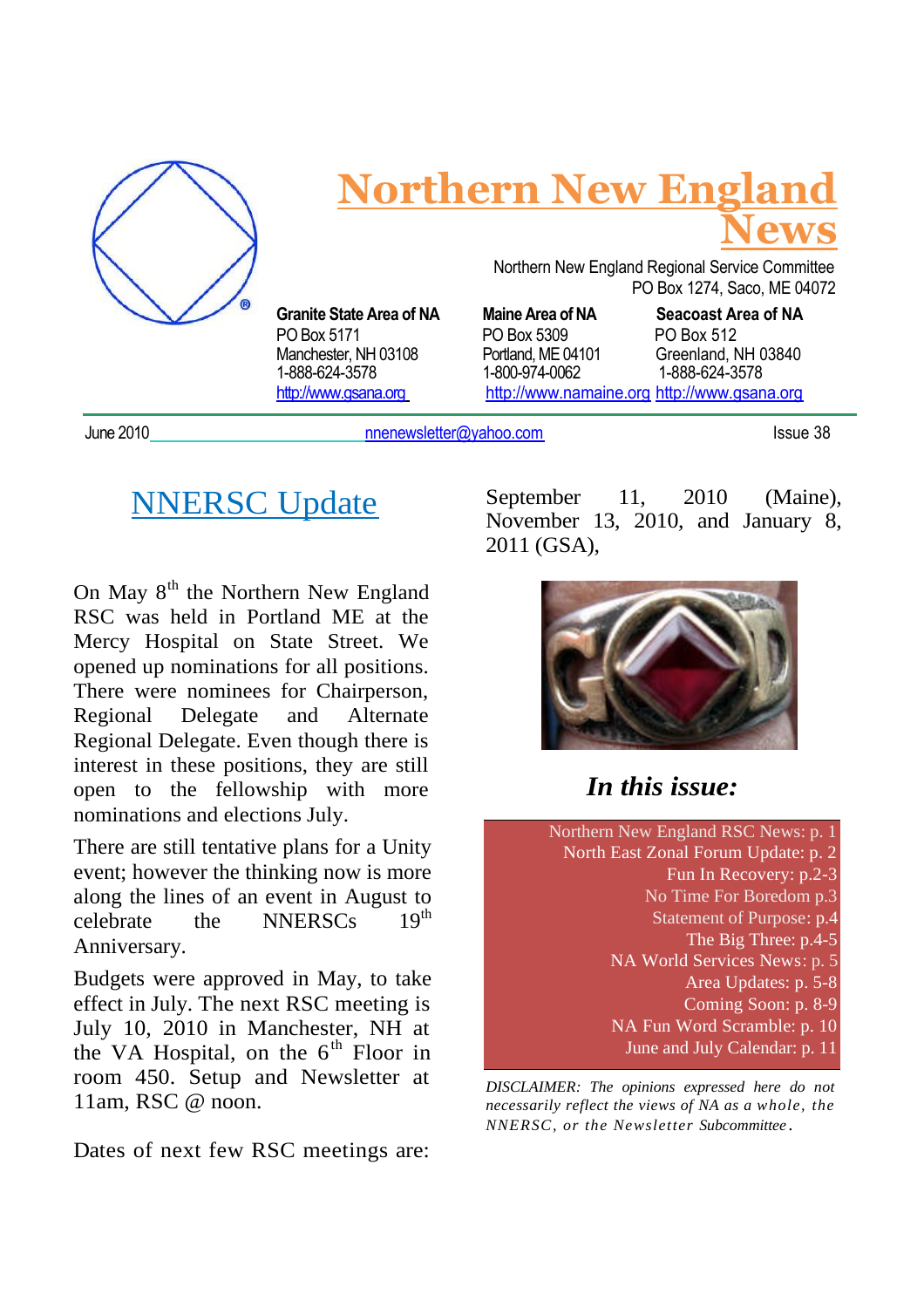Northern New England News June 2010



# North East Zonal Forum

*The Northeast Zonal Forum meets twice a year, once in the winter and once in the summer. It is composed of fourteen regions in the northeast United States. Its main focus is on discussion, both of topics important to our member regions, and of issues facing NA worldwide.*

#### **Next NEZFs:**

**Mid Atlantic** June 25-27, 2010 Rooms – 95.00 per/night. State College, PA Topic is how will the NEZF resolve the issues that are continuously returned to. (money management, etc)

**New Jersey Region** January 29-31 2011

**New England Region** June 2011

*According to the NEZF rotation schedule there is the possibility that the Northern New England Region will be hosting the NEZF in January 2012. This will be a great opportunity for us. There will be some decisions ahead for us as MRLE is currently scheduled for December 2011. Do we try to host 2 events back to back? Do we try to combine the 2 events? Should we try to host the NEZF a time other than January2012?*

While in detox, I thought my life was over and fun was not possible without using. All those suggestions; Go to meetings, Get a sponsor, Do the steps, 90 meetings in 90 days. I was jobless with no license in a city where I knew no one but my dealer, who was in jail. Fun was not even a thought. I was released from the detox and went to a shelter. I was introduced to another shelter dweller that was in recovery and he showed me where an NA meeting was, at noon weekdays. I attended the Serenity for Lunch group and got phone numbers. I also found a sponsor there. But most of all I found fun in recovery. I got to know other recovering addicts who had a sense of humor about themselves and they taught me the same.



Going to recovery events are not only fun, but it was a step in learning how to have fun while being clean. Meetings were the first place where

I experienced fun and fellowshipping. After the Friday night meeting we have great time supporting one another during game nights. We have a blast laughing together as more gets revealed about ourselves. Fun and fellowshipping brings joy to my life, and that joy spreads out into other areas of my life. Having fun in recovery is essential to me.

At meetings I ask for rides to NA events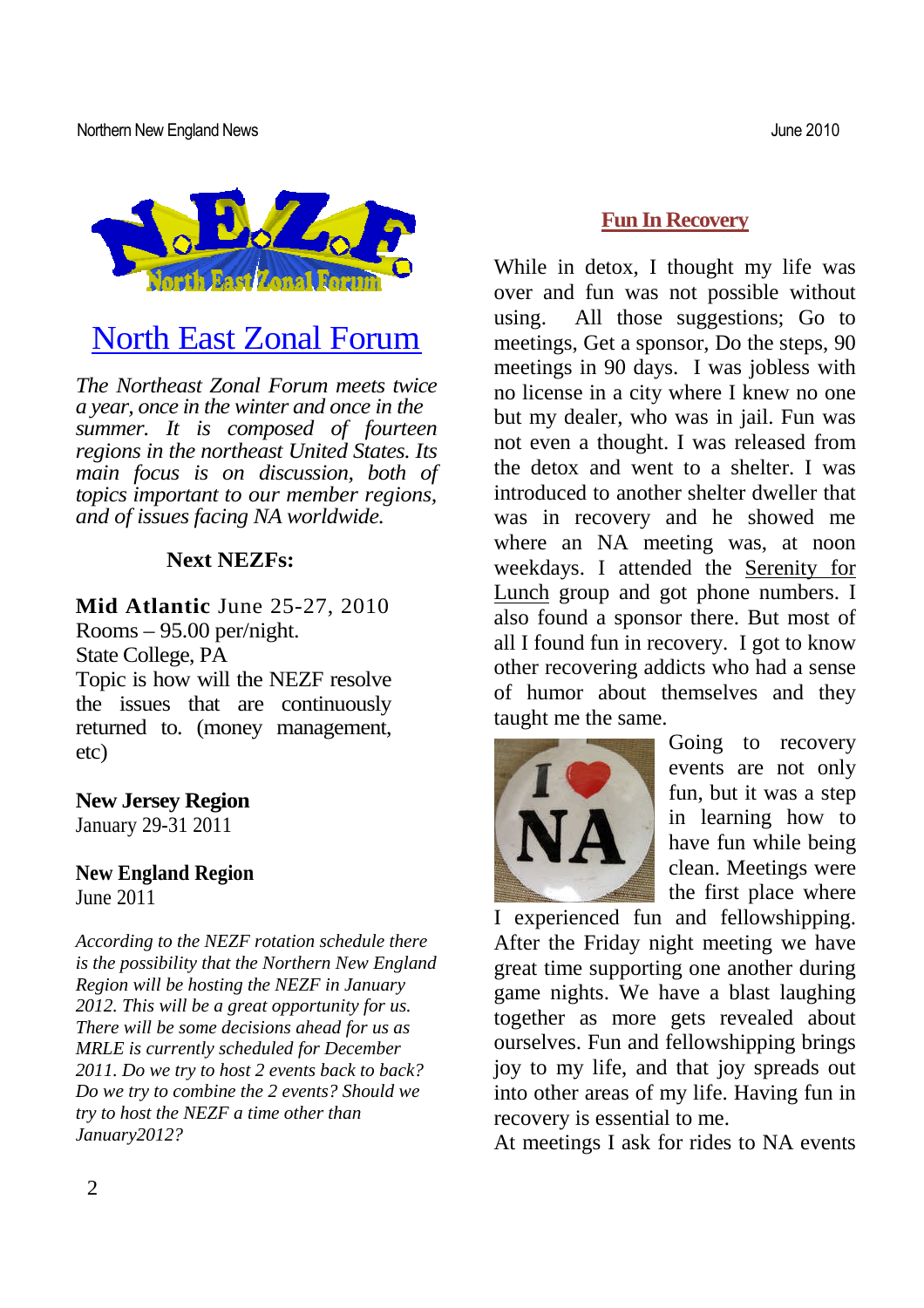where I meet other recovering addicts and have more fun. Sometimes we go and get ice cream or coffee after the meetings. Most of all we hang together and stay clean. I went to an NA cookout on the back of a motorcycle, there's nothing like the wind in your hair and the sun on your face and being clean to enjoy it. When I was going through a hard time and needed to get out of the city, I was taken to the NA camp-out for the day. I didn't get lots of questions only lots of hugs, love and understanding, and managed to have fun.

I find that conventions are spiritually uplifting and a lot of fun as well. I get to meet people outside my area and collect even more phone numbers. Food, dances and entertainment are included. *Member GSA*

#### **No Time For Boredom!**



This addict is fortunate enough to serve his area as chairperson for the **Activities** committee. Since I am

no longer stuck using with a pipe in my hand, hiding under stairs or in basements, I've begun to learn how much fun people in recovery can have.

In the Seacoast area, in the past year the Activities committee has done some great things to serve addicts. We went apple picking last fall as an NA event (ever seen 30 addicts in a field of apple trees, riding tractors?) we offered Narathons for Thanksgiving and over the holiday seasons. We're currently putting together some events which act as fundraisers for the Freedom Under the Stars Campout (our area's 20th campout!) We did recovery bowling, we've just finished a gourmet dinner and auction event, and we are holding our area's first Sponsorship Celebration Brunch-complete with food, speakers and a Sponsorship Q&A for attendees on June 19th.

Last year our campout had people from all over the United States, with speakers from Connecticut, Delaware, New Hampshire and Pennsylvania. We had bonfires, played volleyball, ate together, gone swimming in streams together.

As an individual recovering addict, I have been fortunate enough to make some truly wonderful, diehard friends in recovery. We watch fights together, go to concerts and dance for hours, swim, eat out, go to movies. I can tell you from personal experience that, in recovery, my life is never, ever boring. Who would have thought that (former) felons, junkies, thieves, robbers, car thieves, pimps, prostitutes and the scum of the earth would ever be the people that I trust with my house, car, kids, heart and spirit. How dare I not be grateful to be a part of this fellowship!

*Member Seacoast Area*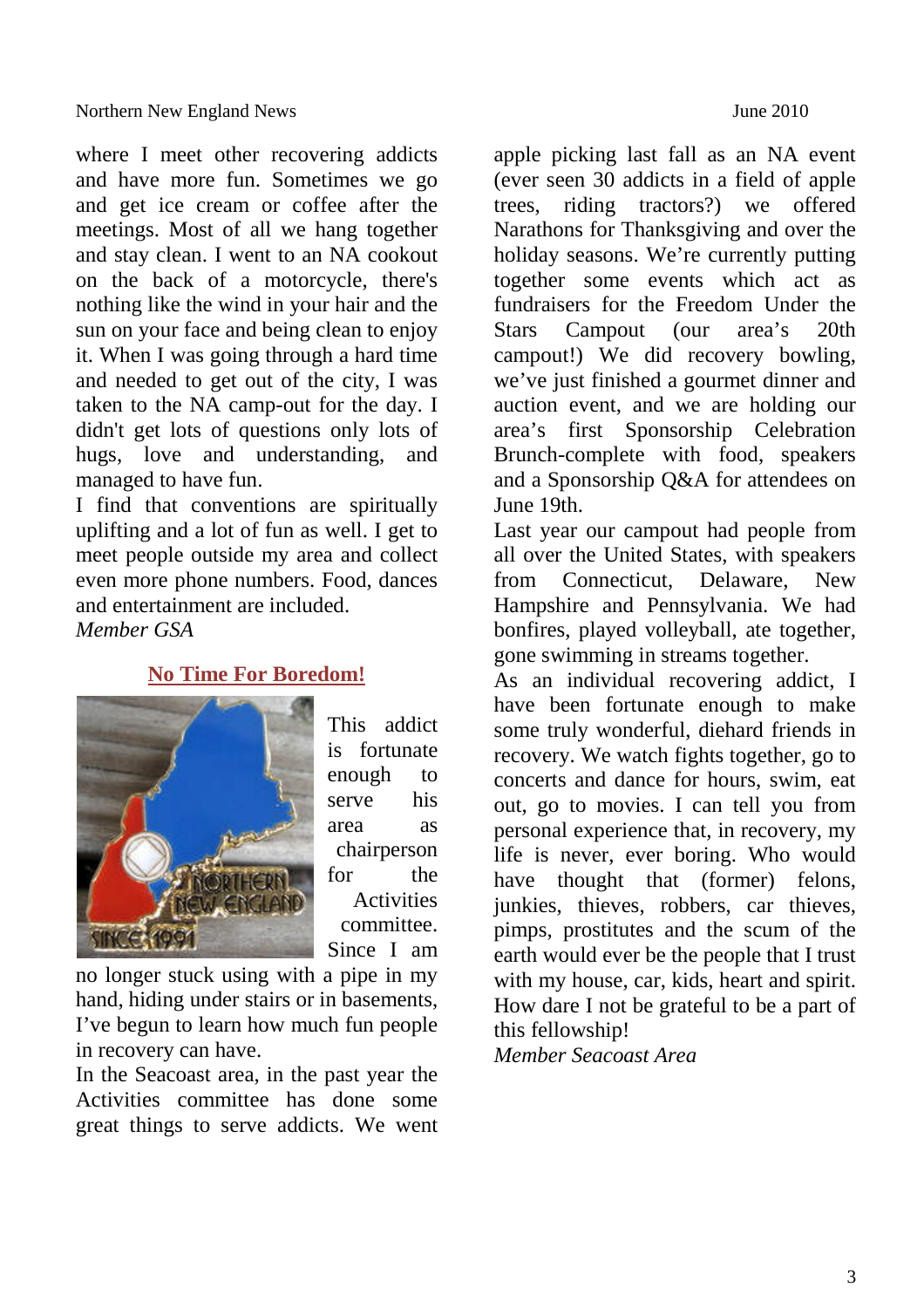Northern New England News **IVE 2010** 

#### **Statement of Purpose**

Note from the editors..... Thank you for sharing recovery with us through the Northern New England Regional Newsletter. Our purpose is simple; to offer articles, news, photos, calendars of events in the area and some good clean fun as well. We encourage you to share this newsletter with your friends in recovery, and we also hope that you will find yourself inspired to contribute to this publication. In short, we are in service to you, our reader. We welcome your ideas, feedback, suggestions, opinions, and knowledge. As editors of this publication, we reserve the right to edit based on length, profanity and excessive drug or sexual reference. Thanks again.

#### **The Big Three**

It is about honesty, open mindedness and willingness that I as a newcomer saw at six months clean.

Honesty - just, conscientious, honorable with all sincerity. Open mindedness - Free from rigidly fixed perceptions. Willingness - accepted voluntarily or without reluctance, relating to the will. I have learned in my recovery that these three things are key to writing steps and accepting I am an addict and need help. In the first meeting I attended, I did not know if it would help. They all said "keep coming back; it works if you work it!" I kept coming, started listening. Any good addict knew it was their way or no way, but this way may just work. I listened, read the literature, and kept attending meetings. I met a core group of addicts at the four meetings that I was attending; that is where I took my first service position being coffeemaker. To get back to H.O.W., I learned to be honest, admit I was an addict and that I needed help. All other ways had failed or didn't work for long. I learned to ask a Higher Power for guidance. I never had a problem with asking God for help. Being honest led me to meet a man I asked to be my sponsor. I still talk to my core group of addicts as much as I can. Open mindedness - I learned I had to be open minded to let in new information and the



ways of life I was going to learn. I had to practice these ways in my daily life. Again I had to listen and shut up, just let the

words and ways come in. I had to stop doing old actions such as judging people and talking behind their backs. I had a hard time with learning group conscience. Not all addicts practice this principle from what I see; it's their way or no way. I am always open to suggestions from others. I have learned a lot of this in my five years in service in the fellowship. Willingness - I did not know what willingness was other than being willing to get another one or take another one. I have learned that being willing to accept all of these changes in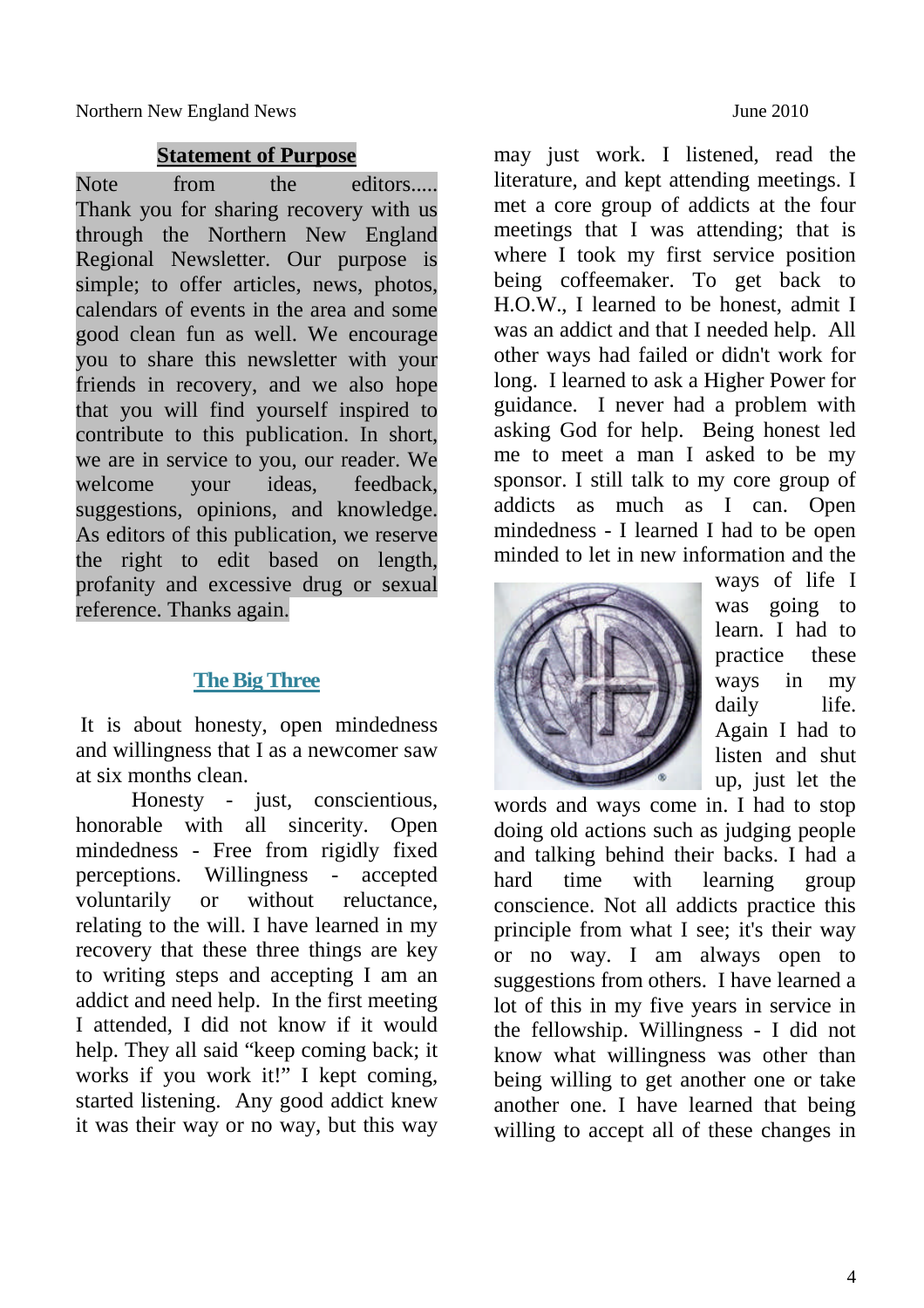life is really important. Being willing to give back what was freely given to me is important. That will is hard earned, just like honesty and open mindedness are, we were experts at denial and convincing ourselves that our past was right, and it was not at all, it was a life of lies, stealing, conning and not caring about family, wives, husbands or children. We put our addiction ahead of all of these. Finding the way into the rooms saved this addict's body and soul. I am hoping my last journey is over and the new journey will continue. Thanks God.

#### *ILS – Member NNER*



#### **The 30th World Service Conference**

Here is a link to the Summary of Decisions from the WSC: http://www.na.org/admin/include/spaw2/ [uploads/pdf/conference/WSC\\_2010\\_Sum](http://www.na.org/admin/include/spaw2/uploads/pdf/conference/WSC_2010_Summary_of_Decisions_post_WSC.pdf) mary of Decisions post WSC.pdf

Here are some links from the NAWS Discussion Boards Homepage

 **[NA Service Discussion Area](http://disc.na.org/servdisc/)**  registration and some demographic information are required. The demographic information we collect allows NA World Services to contact members directly.

We are constantly looking for members in local NA communities who have interest and/or experience in specific areas of service for a variety of reasons, ranging from providing ES&H to other members or serving on workgroups of various types for service projects and other tasks. All demographic information will be kept private.

- **[WSC Participant Discussion Area](http://disc.na.org/wsc/index.php)** this board may be viewed by all but only current and former (WSC 2008-present) conference participants may post.
- **[Living Clean Discussion Area](http://www.naws.org/lc/) this** discussion board contains the outline for the Living Clean Project and encourages discussion about the various topics to be included in the work.
- **[Service System Project Discussion](http://disc.na.org/servsys/index.php) Area** - this discussion board focuses on the four-year WSC project on our Service System. The main project page can be found **[here](http://www.na.org/?ID=servsys)**.

### **Area Updates**

#### **Granite State Area**

The RCM-Alt position has been filled; although the clean-time requirement had to be waived.

#### *Activities*

#### *(from the Activities Chair)*

I would like to discuss the possibility of disbanding the activities committee since the last 2 events have been so poorly attended they've lost the area money. I think we need to re-evaluate the whole idea of having an activities committee. It would appear our fellowship is changing and the area is not that interested in having functions put on by Activities.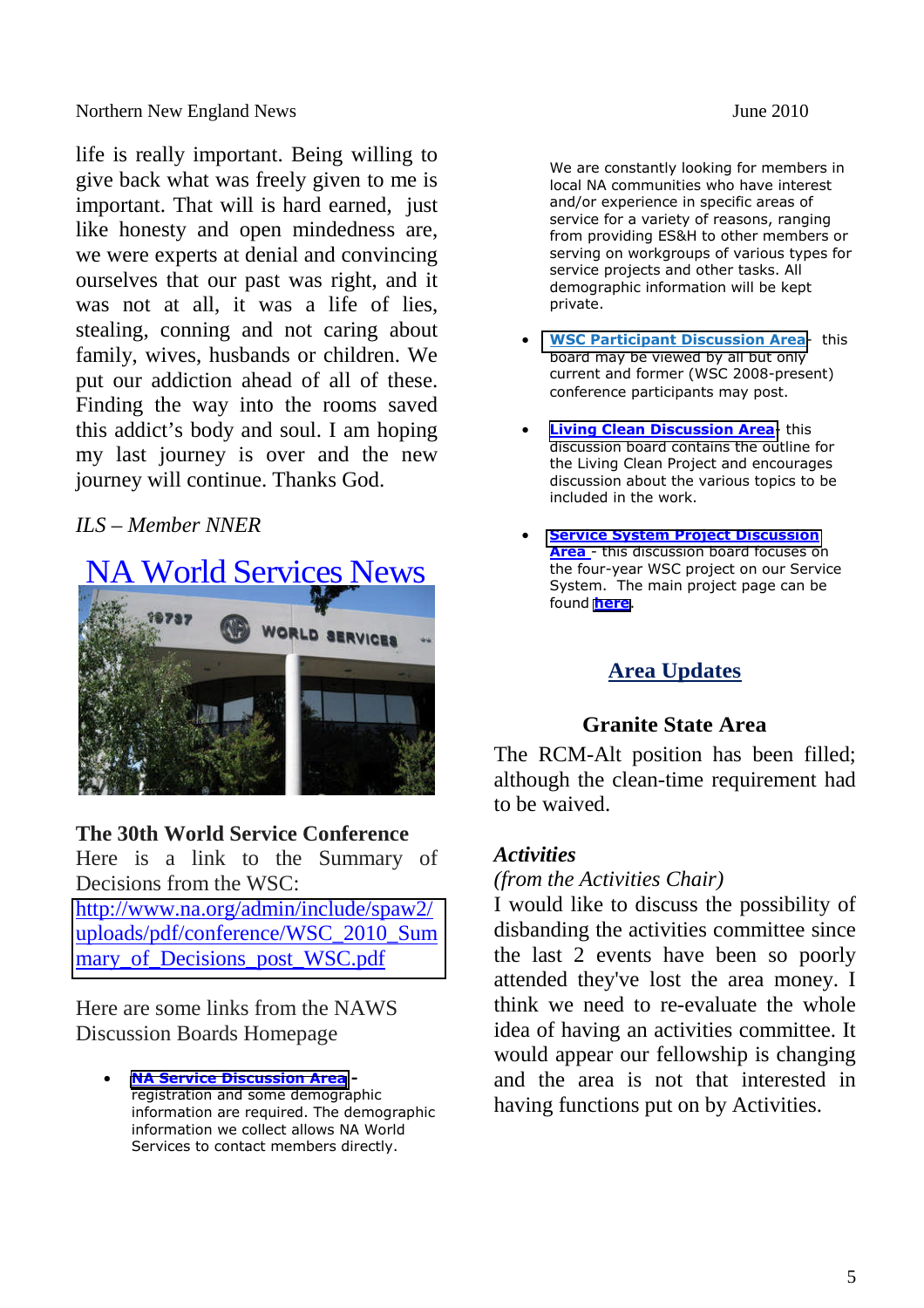### *BOD*

We need one more Director (voting member) to be filled in order to meet the minimum number of board members as specified in our corporate Bylaws. If you have three years clean and want to learn more about how a /our board is run please consider joining.

There is no limit to the number of voting member(s) so anyone interested can join if you meet the clean time requirement.

Also the board is looking to elect one of its current or future directors as secretary.

### *Campout*



We have finalized the program, the speakers have been selected, the banner is in the works and the food items are being ordered. All that is left is for a couple hundred of you wonderful addicts to show up!!!

Also as part of the festivities we are planning a 'through the years' slide show presentation before the Saturday main meeting. We need your help to look for any old photographs you may have from years past that we will assimilate into a power point type presentation. Please submit these to any committee member

#### *Convention*

So far we have 55 people registered and 47 room nights booked. We have the comic and DJ chosen which were the last two large tasks we needed to close the loop on. Naranon has approached us about having a workshop and meeting or meetings at the convention. A representative of the Nashua chapter came and spoke about what Naranon is about. The committee definitely wants to support their request; we just need to iron out the details.

### *H&I*

We are planning our next learning day which will be taking place in Contoocook during the Memorial Day outing. We are going to start between 1- 2pm and go for 2 hours.

### *PI*

There is a lot of open positions coming up this summer. It was suggested that GSR's announce this at meetings.

### **Maine Area**

#### *H&I*

The Two Bridges commitment in Wiscasset, ME regularly sees about 20 addicts attending meetings. The recovery discussions have been positive for the most part, but the mixture of long term state prisoners with jail inmates has been challenging. The state prisoners present some very negative views with regard to life changing goals. We still welcome newcomers previously introduced to NA through the NA meeting at the jail.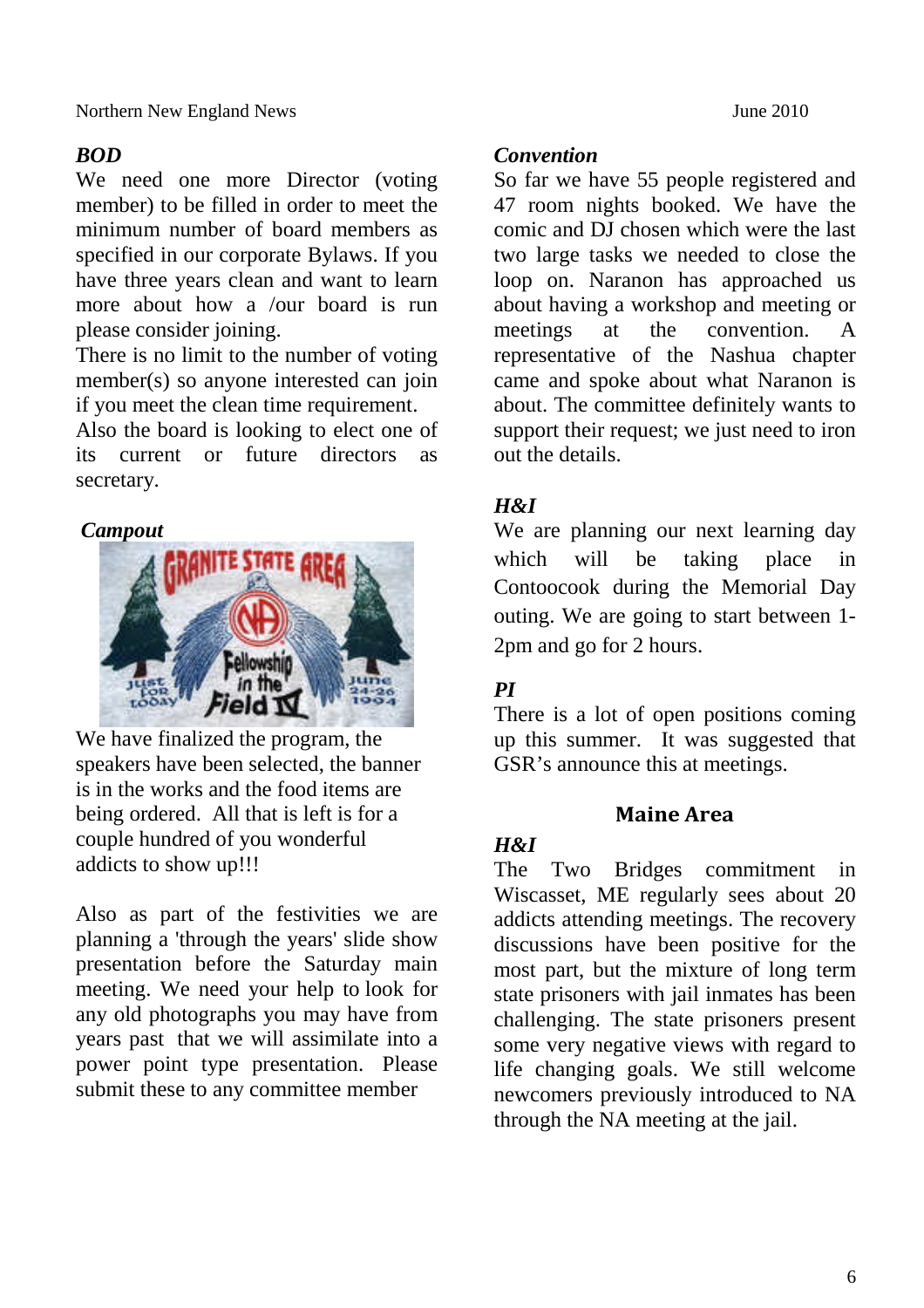#### *Website*

The updated Maine Area guidelines are now uploaded on the NA Maine website. There is always the usual work of updating the online meeting information, event information, and responding to emails sent to the web servant.

#### *Activities*

There are a bunch of things being planned for the upcoming months. We are still thinking about bringing events to the Brunswick area,

We are investigating having the Serenity By The Sea fundraiser in Cape Elizabeth in July, more will be revealed shortly. We just had the Spring Fling Dance in Westbrook: it was a lot of fun!

#### *Public Relations*

There is no real PR Committee in place at this time. No one ran for the position and in the time since the former Chair has been covering the bare minimum, which consists of answering communications and printing the meeting list every three months. The communications come from the website and the phone line and cover a wide range, from things as simple as requests for meeting lists to as complicated as requests from counselors at Methadone clinics who want to use NA materials in their groups. We are now in a transition period in which the PR related communications will be handled by the Vice Chair.

#### *Phoneline*

A total of 150 calls were received in the past month predominantly from Maine and other New England States. There were also a few calls from as far as California & Georgia.



#### *Outreach*

We have two major outreach trips planned. We are headed up to Ellsworth, Belfast, and South Thomaston. Another trip on May 20th thru 22rd we will be headed to Fort Kent, Presque Isle, Beals Island, and Bangor. In addition, we hope to continue to support the struggling Saturday night meeting in Augusta at Riverview Psychiatric Hospital, as well as making it to Farmington and East Winthrop.

#### *Miracle*

Your Miracle Committee volunteers meet at 10:30 AM before Area Service. We recently discussed hosting a pre-Miracle fundraiser to increase funding Times Are Rough packages. Some of today's suggestions included a day at the beach, cookout & softball. Your feedback would be appreciated. We still have open positions that need to be filled. We need a Registration chair, Literature chair, volunteers to coordinate cleanup duties and countdown ceremony. A mass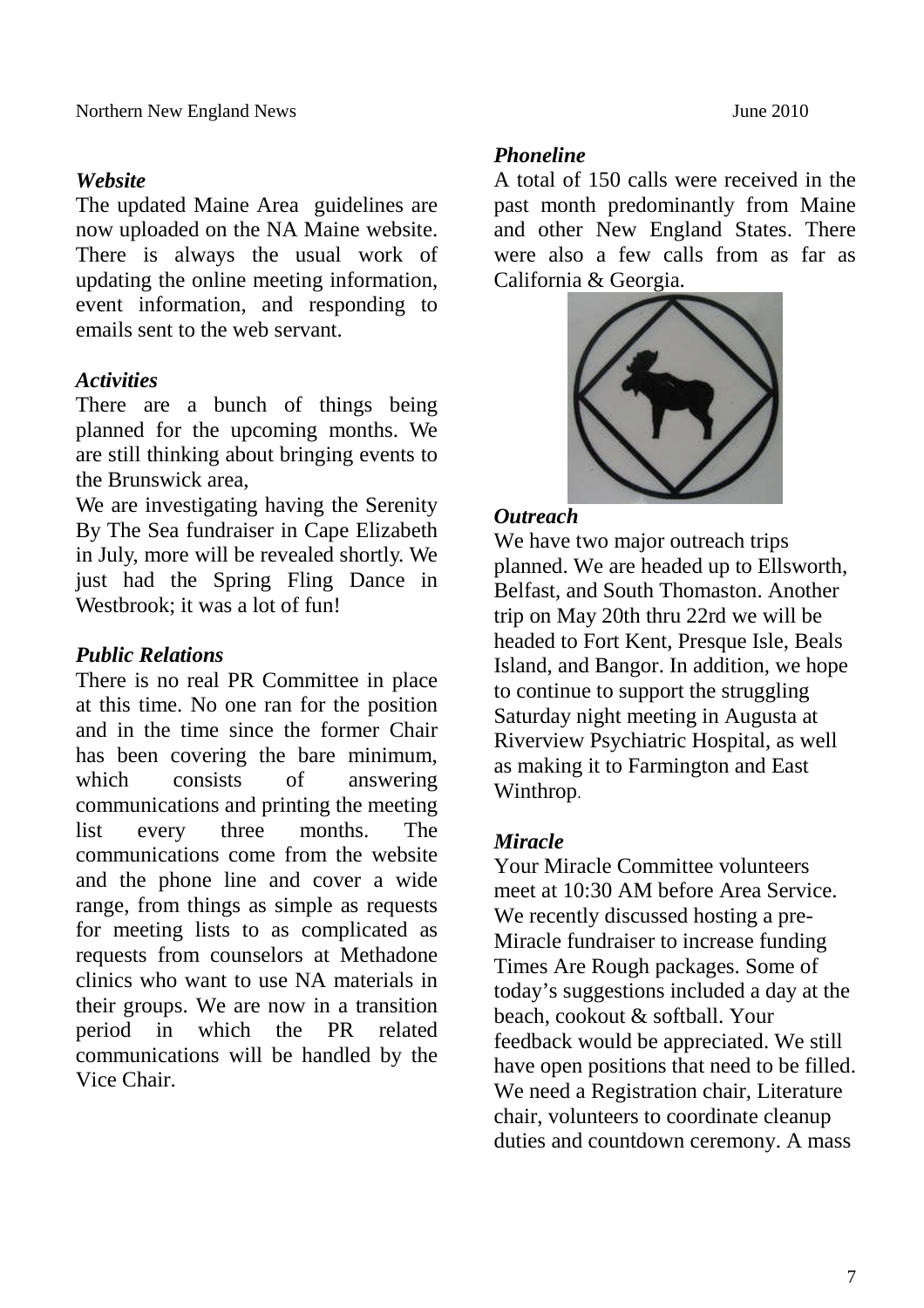Northern New England News **June 2010** 

email has been sent out with the new flier throughout New England.

#### **Seacoast Area**

The Seacoast area of NA is preparing for Freedom Under the Stars XX, our 20th campout. This will be held in Thornton NH, Goose Hollow Campgrounds, the same place as the last few years. The



dates are July 16-18. The Campout committee has worked to keep the price the same as years past,

\$40.00 / \$ 50.00 depending on early registration.

We will be hosting our area's first Sponsorship Brunch, with speakers and an outstanding brunch, on Saturday June 19th, from 9am- noon at the 1st Church Congregational in Rochester NH. This is a fundraiser for the campout and the cost will be \$15.00, including brunch. The Seacoast area continues to look for someone to become Chairperson of (PR) Public Relations. Our area meets the 2nd Sunday of each month at Wentworth-Douglass Hospital in Dover NH at 6:00 pm. The Campout committee meets at 5:00 pm. All are welcome.

# **Coming Soon…**

**Click on the fliers below to view or download full size** (fliers removed from web server after event is over)

| . Firewood available for usis at compares of                                                                                                                                       | 4 Parent are repossible for the actions of their stations.              |                    |                                                                                                                                                                                          | Granite State Area                                                                                                                                                                                                   |  |
|------------------------------------------------------------------------------------------------------------------------------------------------------------------------------------|-------------------------------------------------------------------------|--------------------|------------------------------------------------------------------------------------------------------------------------------------------------------------------------------------------|----------------------------------------------------------------------------------------------------------------------------------------------------------------------------------------------------------------------|--|
|                                                                                                                                                                                    |                                                                         |                    |                                                                                                                                                                                          |                                                                                                                                                                                                                      |  |
|                                                                                                                                                                                    |                                                                         |                    |                                                                                                                                                                                          |                                                                                                                                                                                                                      |  |
| Registration matheles compone the 7 sights and domestor.<br>Finles angle, 3-mosts on furturitie; Developed on Natoleo.                                                             |                                                                         |                    |                                                                                                                                                                                          |                                                                                                                                                                                                                      |  |
| e Days must be beeried and separatual at all kiness<br>If allows no sensed for most picks up letter your part will level to<br>liming asked to know the sumproved.                 |                                                                         |                    |                                                                                                                                                                                          |                                                                                                                                                                                                                      |  |
| + Electrology does NFF variable mentaliti construy.                                                                                                                                |                                                                         |                    |                                                                                                                                                                                          |                                                                                                                                                                                                                      |  |
| The Language committee assessors the right to ack answer<br>to losts his lots in aggregation or distaggles believing.                                                              |                                                                         |                    |                                                                                                                                                                                          | Fellowship in the Field                                                                                                                                                                                              |  |
| TO 262 E. LINMAN, THEN LEFT ON 142 N. THERE IS A SIGN FOR<br>APPLE HEL CAMPGROUND in Bettishum, NH ON THE CORNER.                                                                  | <b><i>SHIRTENS TO CAMPUCT</i></b><br>INTERSTATE SO N DK 5, TAKE EXIT 40 |                    |                                                                                                                                                                                          | Spiritual Plenty after XX                                                                                                                                                                                            |  |
| THE CAMPGROUND IS ABOUT 1 MILE DOWN ON THE LEFT.                                                                                                                                   | <b>Driv 10 minutes from 820</b>                                         |                    |                                                                                                                                                                                          | June 24, 25, 26, 27, 2010                                                                                                                                                                                            |  |
| Continued First Farm of any Hire Site, 108454-080                                                                                                                                  |                                                                         |                    |                                                                                                                                                                                          | Special 4 day event!!!                                                                                                                                                                                               |  |
|                                                                                                                                                                                    | GSA 24 May Pelpline                                                     |                    |                                                                                                                                                                                          |                                                                                                                                                                                                                      |  |
| 1409/65/2022<br>1008/426-2222                                                                                                                                                      |                                                                         |                    |                                                                                                                                                                                          | Apple Hill Campground<br>Bethlehem, NH                                                                                                                                                                               |  |
| <b>Convention Registration</b><br><b>CONCAR</b><br><b>Madrid</b>                                                                                                                   |                                                                         |                    |                                                                                                                                                                                          |                                                                                                                                                                                                                      |  |
| Fluoresc. NB SUTTINGS                                                                                                                                                              | <b>Hart</b>                                                             |                    |                                                                                                                                                                                          |                                                                                                                                                                                                                      |  |
| e i                                                                                                                                                                                |                                                                         |                    |                                                                                                                                                                                          |                                                                                                                                                                                                                      |  |
| dalam.<br>Tolythia Loan Istinia<br>Repayter Listaters                                                                                                                              | <b>Bigs</b><br>6946.3<br>19121.3<br><b>SPLES S</b>                      |                    | Directions<br>Freecola South: Take Ky. 15 Jani No.<br>Herepiders: "Then kiks that I need up but at<br>old of very rest-four fronts for the scale<br>lightest and approximately live neke |                                                                                                                                                                                                                      |  |
| <b>LEAR OLD</b><br>Frein Kernsofisma                                                                                                                                               | <b>BOW X</b>                                                            |                    | through over hard with take a right at the<br>sourced ingles on an Yarly Wind Trivani arrest                                                                                             |                                                                                                                                                                                                                      |  |
| <b>Indones Art 4 Gonety</b><br>to Betra-Electric                                                                                                                                   | <b>MAR 8</b><br><b>MAI 4</b>                                            | an inght.          |                                                                                                                                                                                          |                                                                                                                                                                                                                      |  |
| put & Smallad Bullar<br>Tokohny Burayal' (AAE FINER<br><b>Education Printed After 1979 1</b><br><b>Child is Barrought</b>                                                          | <b>ENLES</b> &<br>$\frac{10.16}{10.16}$                                 |                    | A. Joseph Avek, Said now Jargian<br>braik University Br. 151 (Block) S/R. Well<br>Atachaa, 1491 - Tulko Kinin II and gereight us.<br>Mei shel of name mine Spid Drood, Nat. Todair       |                                                                                                                                                                                                                      |  |
| <b>Runday Roadfoot Bulletin</b><br>Chief is Bankfuld, Staffer"                                                                                                                     | <b>BRACK</b><br><b>NNM 4</b>                                            |                    | is phone is it and a support the right.<br>4 - Free May Play Care to 200 a 4400                                                                                                          |                                                                                                                                                                                                                      |  |
| <b>Scholar-Ter &amp; Strawing</b><br>Ul-Pachage, Milche                                                                                                                            | <b>FILM</b>                                                             |                    | in \$1.151 They falley distortery als                                                                                                                                                    | The Granite State Area                                                                                                                                                                                               |  |
| And the committee<br>Rependent Lux 81878<br>Las Tepolates of a 12010                                                                                                               | <b>M1.65</b><br><b>BRA 1</b>                                            | discontract plans. | From Rome, MA: Vas 24 974 a Ri-<br>1000 PDS and sake Mr. 150 Thurs, follows                                                                                                              |                                                                                                                                                                                                                      |  |
| <b>Resource Donation</b>                                                                                                                                                           |                                                                         |                    |                                                                                                                                                                                          | at the                                                                                                                                                                                                               |  |
|                                                                                                                                                                                    |                                                                         |                    | Registration Hours                                                                                                                                                                       |                                                                                                                                                                                                                      |  |
| <b>New viewer adjuster on AAA/AAA) percentage Computible</b><br>san hinda datah gamtu shada<br>that is<br>$-40000$<br>· Phone compating images with all print facts app summer was | $-$ 100000                                                              | Findest            | Volum <sup>4</sup> Digm<br>9.70pm-esdeagle                                                                                                                                               | <b>Freedom Through Unity</b><br>GSACNA VI<br>July 30, 31 & August 1, 2010<br>of Narcoties Anonymous,<br>6th Celebration of Recover<br>Radisson Nashua Hotel<br>Nashua, New Hampshire<br>This is a non-resolute creat |  |





- 
-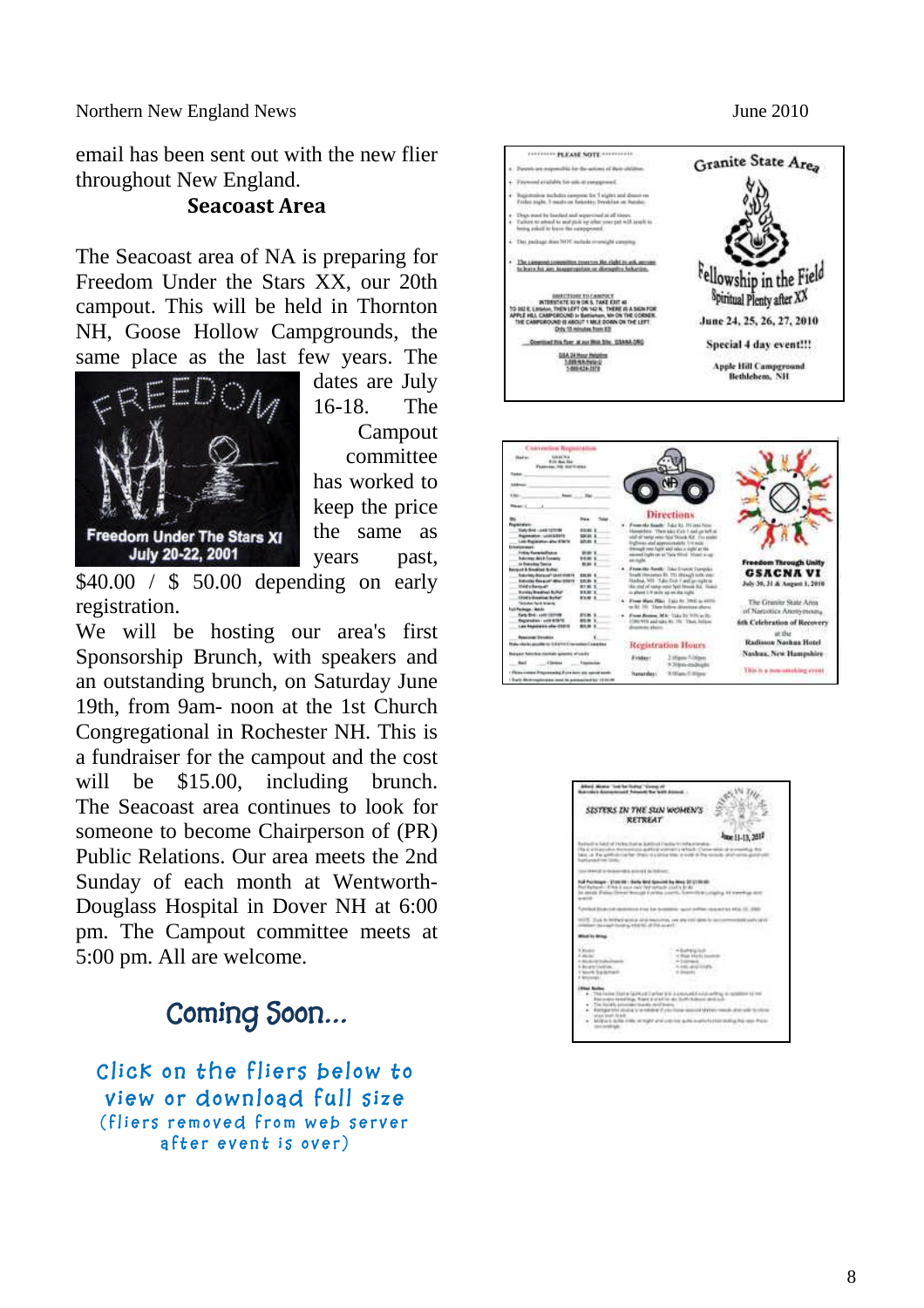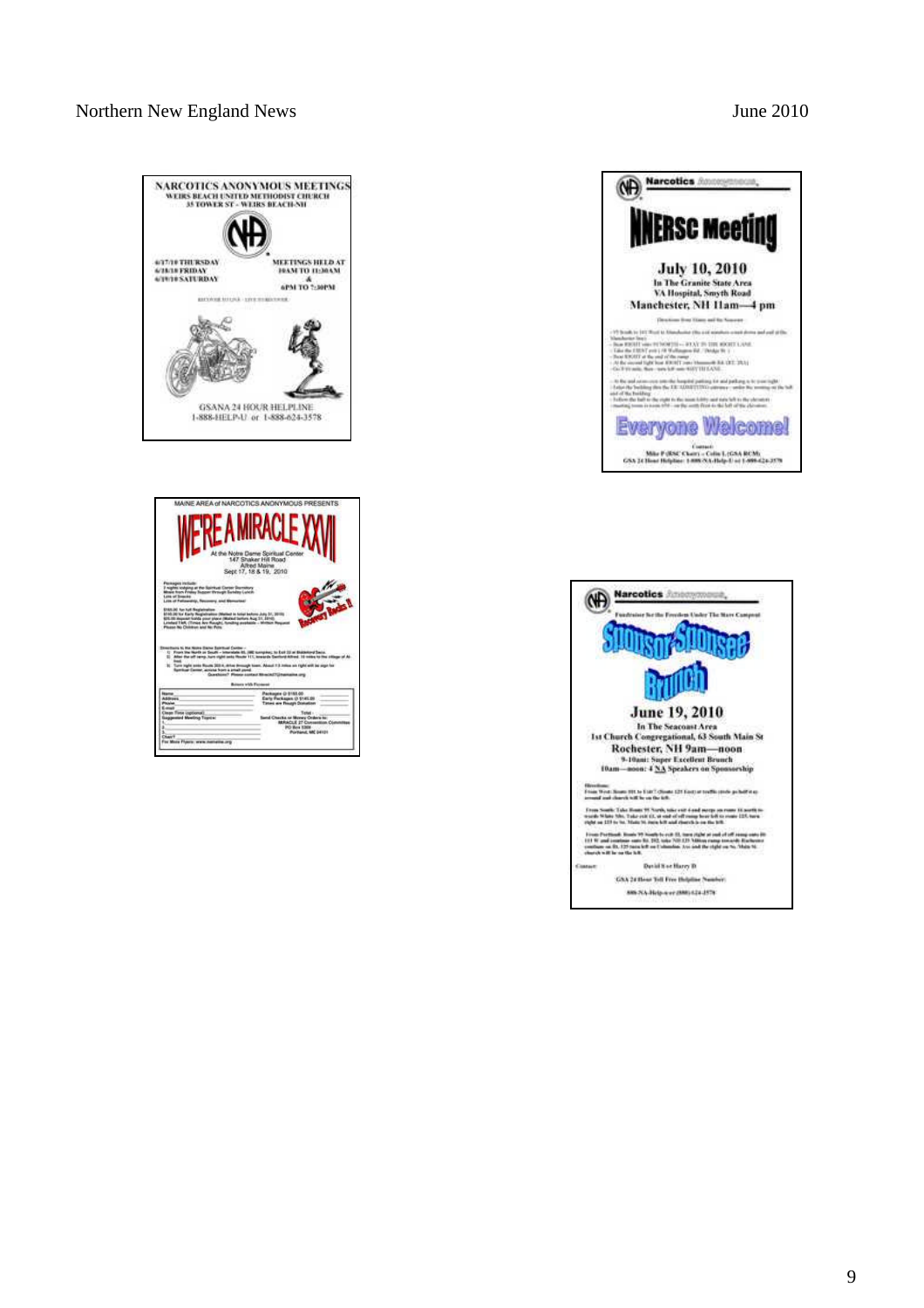# **NA Fun Word Scramble**

| <b>Unscramble the words below:</b> |
|------------------------------------|
|                                    |
|                                    |
|                                    |
|                                    |
| 5. tnegmei                         |
|                                    |
|                                    |
|                                    |
|                                    |
|                                    |
|                                    |
|                                    |
|                                    |
|                                    |
|                                    |
|                                    |